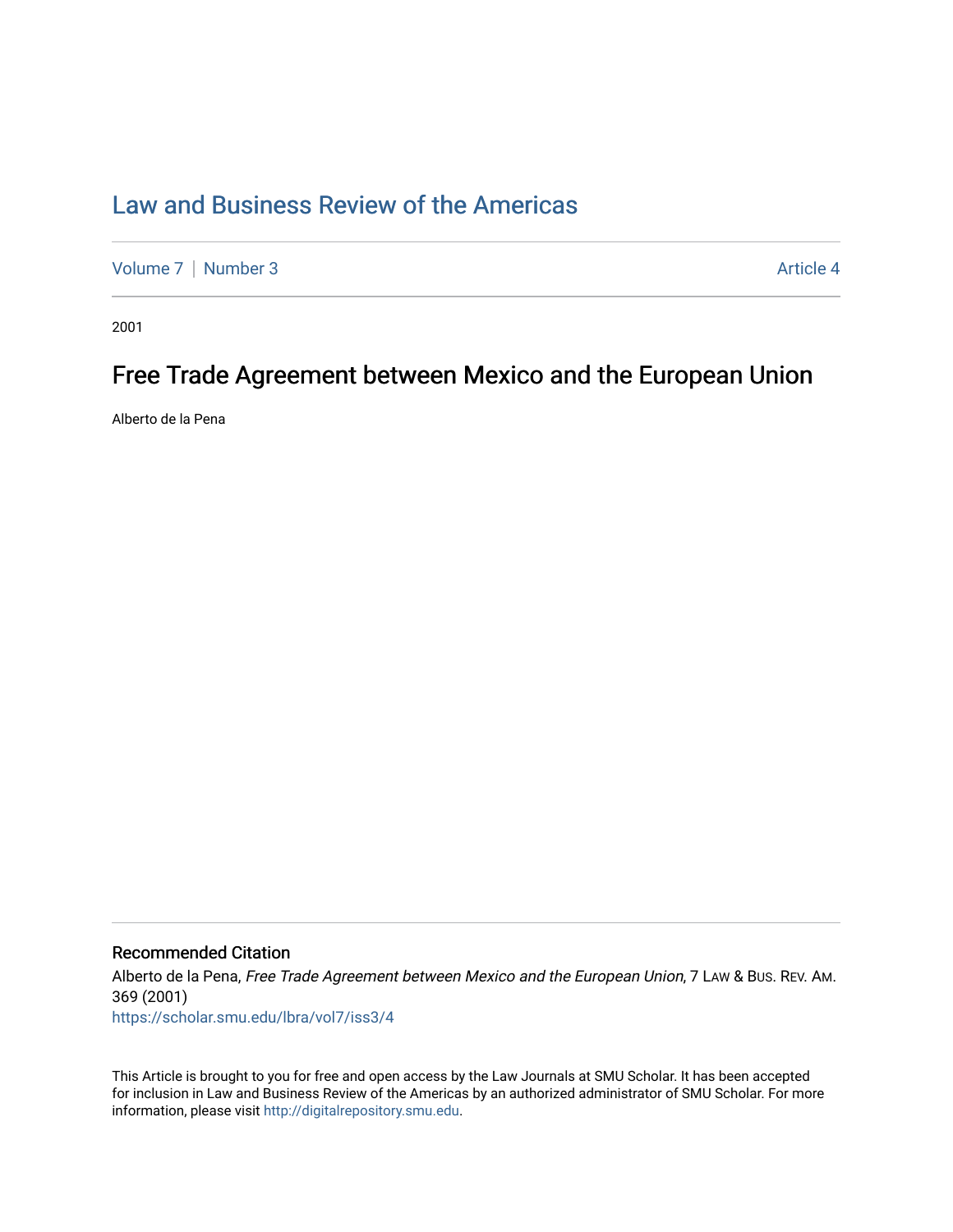# **Free Trade Agreement between Mexico and the European Union**

*Alberto de la Peta\**

## **Table of Contents**

- **I. Why** a **Free Trade Agreement with the European Union?**
- **II.** Overview of **the Content of the FTAEU A.** TRADE **OF GOODS**
	- B. TRADE **IN** SERVICES
- **III. Features of the FTAEU-Understanding the Differences**
- **IV.** What **Does the FTAEU Mean for** Mexico?
- **V.** Future of **the FTAEU** and **NAFTA.** What **is Next?**
- **VI. Final Remarks**

## **I. Why a Free Trade Agreement with the European Union?**

The Free Trade Agreement with the European Union (FTAEU) was the result of two main factors: first, the modernization process of the Mexican economy that started in 1980; second, the consequences of the execution of the North American Free Trade Agreement (NAFTA). It is very important to be aware of these factors and their interrelation in order to understand Mexico's reasons and motives to execute a Free Trade Agreement with the European Union.

The modernization process of Mexico started in 1982 with the administration of President Miguel de la Madrid (1982-1988), when the country began a slow liberalization process of the Mexican economy through its membership in the General Agreement on Tariffs and Trade (GATT), debt renegotiations, and the internal market reforms.' Mexico's membership in GATT in 1986 was the result of the new Mexican policy towards economic modernization.

In 1988, when President Carlos Salinas took power, the liberalization process experienced a renewed impulse. During his administration (1988-1994), Mexico started negotiations to execute a Free Trade Agreement with the United States and Canada that concluded with the execution of NAFTA, which took effect on January 1, 1994.<sup>2</sup>

NAFTA was the result of many factors, but the most important one was the unavoidable process of integration with North America, especially between the United States and

LL. M. 2001, Southern Methodist University Dedman School of Law, Dallas, Texas.

**<sup>1.</sup>** *See R. Folsom &* W. D. *Folsom, Understanding* NAFTA *and its International Business Implications,* 28 (West Group ed. 2000).

<sup>2.</sup> *See* Diario Oficial de la Federaci6n [Federal Official Gazette-Mexico], Dec. 20, **1993** [hereinafter Diario Oficial].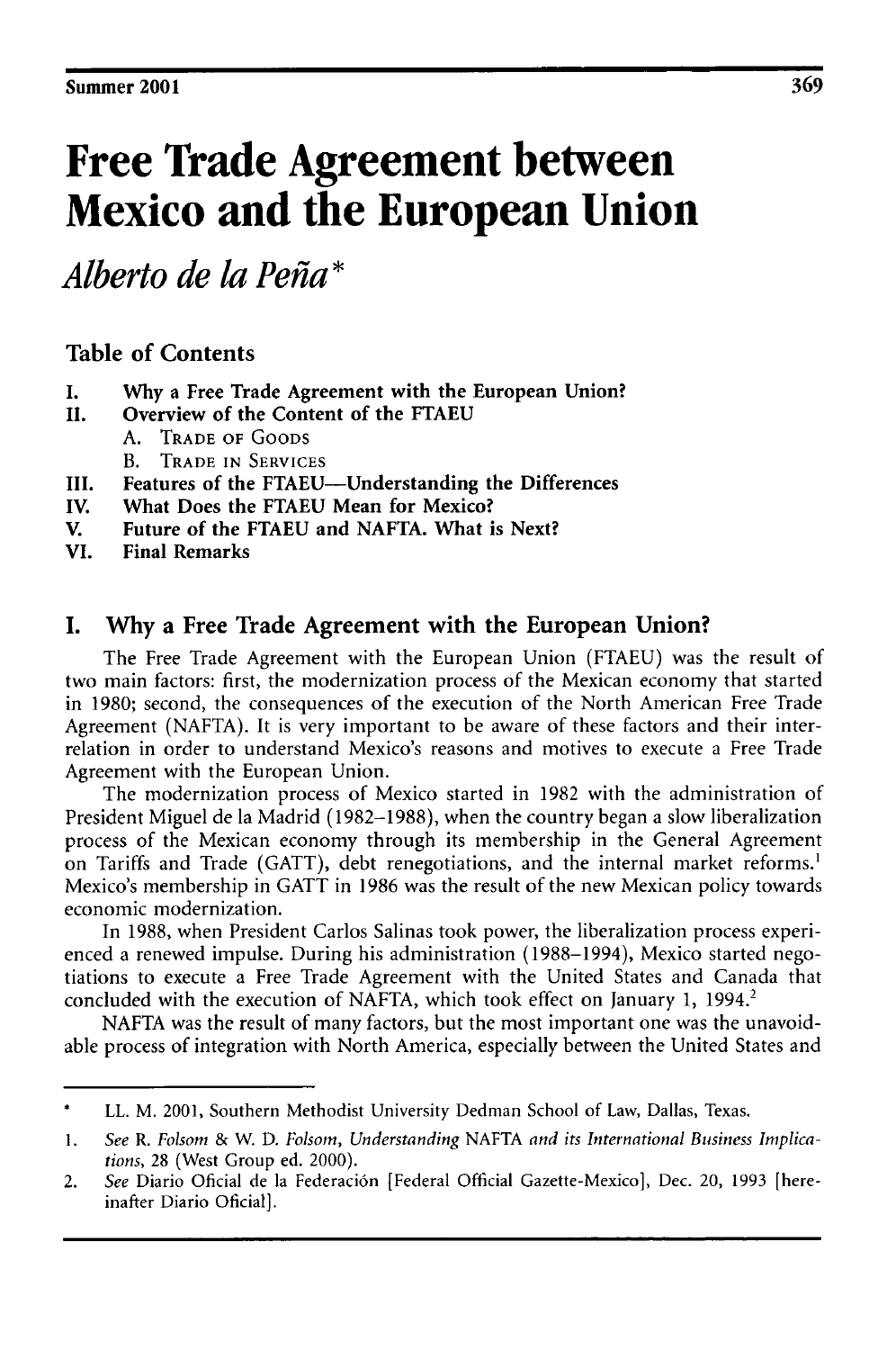Mexico, which coincided with the relatively new Mexican modernization policies. Some figures support this conclusion. For example, before the execution of NAFTA, from 1984 to 1993, exports from the United States to Mexico increased from \$12 billion to \$42 billion; during the first three years of NAFTA (1994-1997), exports from the United States to Mexico increased 69 percent to \$71 billion.' This indicates the increase in commerce between Mexico and the United States began with Mexico's modernization process even before NAFTA began. Retrospectively, NAFTA has clearly facilitated the acceleration of commerce between the North American countries.

From the Mexican perspective, NAFTA was incorporated within the Mexican liberalization process as an essential tool of development. The Mexican liberalization process produced changes in many areas, including the economic, social, and political areas. For example, between the years of 1982 and 1995, the Mexican legal system was dramatically modified, especially in the economic, trade, and financial area, and 164 of the 204 federal statues (except for the Federal District legislation) in force in 1995 were new or substantially modified.<sup>4</sup>

After NAFTA, Salinas's administration and the following administration of President Ernesto Zedillo (1994-2000) continued the negotiation of other free trade agreements to take advantage not only of NAFTA, which provided access to one of the greatest markets in the world, but also of the strategic geographical position of Mexico. These administrations, in a first phase, envisioned Mexico as a commercial bridge between North and Central-South America; in a second phase, as a bridge between America and Europe; and finally, in a third phase, which is still in process, as a commercial link between America and Asia. Between the years of 1994 and 2000, Mexico executed six free trade agreements with nine different American countries, which included Bolivia, Chile, Costa Rica, Colombia, Venezuela, Nicaragua, Salvador, Guatemala, and Honduras. In addition, Mexico has executed the Free Trade Agreement with the European Union (FTAEU) and the Free Trade Agreement with the European Association of Free Commerce (ALLEC) with European countries.<sup>5</sup> Therefore, once Mexico executed NAFTA and other free trade agreements with other American countries, it was consistent with

<sup>3.</sup> *See* Bernard L. Weinstein, *NAFTA After Four Years: Success, Problems, Challenges,* 3 NAFTA: L. & Bus. REV. **AM.** 109 (Summer 1998).

<sup>4.</sup> Sergio L6pez-Ayll6n, *Mexico's Expanding Matrix of Trade Agreements-A Unifying Force? 2* NAFTA: L. & Bus. REv. **AM.** 241, 243 (Spring 1999).

<sup>5.</sup> Free Trade Agreements executed by Mexico with American countries: (i) Free Trade Agreement with G3 (Venezuela and Colombia), executed on June 13, 1994, in force as of January 1, 1995; (ii) Free Trade Agreement with Bolivia, executed on September **10,** 1994, in force as of January 1, 1995; (iii) Free Trade Agreement with Costa Rica, executed on April 5, 1994, in force as of January 1, 1995; (iv) Free Trade Agreement with Nicaragua, executed on December 18, 1997, in force as of July 1, 1998; (v) Free Trade Agreement with Chile, executed on April 17, 1998, in force as of July 28, 1999; and (vi) Free Trade Agreement with Salvador, Guatemala, and Honduras, executed on May 10, 2000, in force as of January 1, 2001. Mexico also executed a Free Trade Agreement with the European Association of Free Commerce (ALLEC), which is formed by the European countries not members of the European Union: Island, Norwegian, and Switzerland. The agreement was executed on November 27, 2000 and is still in process of internal approval. *See id.* at 253; *see also* Secretaria de Economia (Secretariat of Economy in Mexico), *available at* http://www.economia.gob.mx.date [hereinafter Secretariat of Econ.].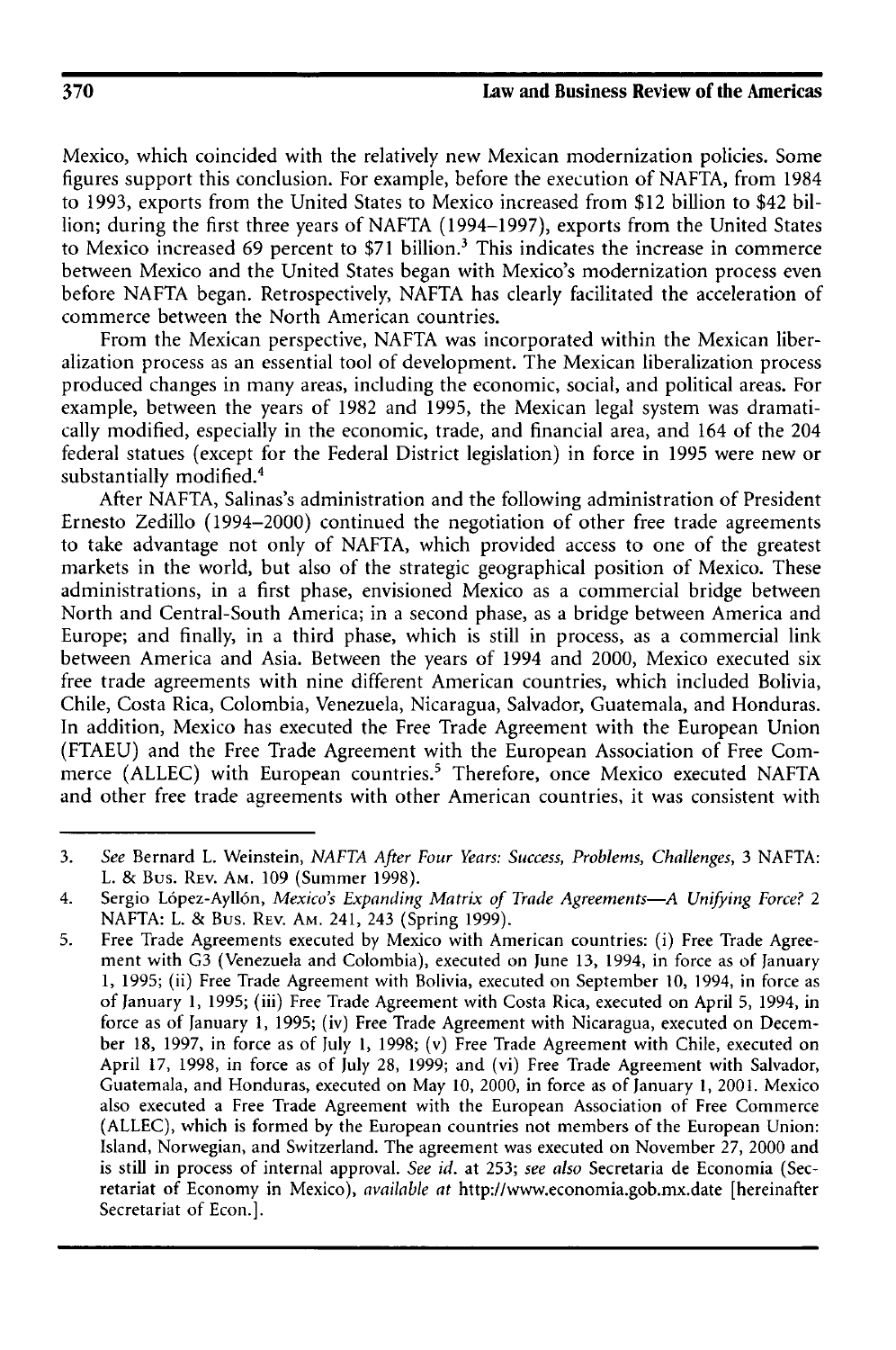the Mexican commercial policies to expand its free trade agreements to the European countries.

Trade between Mexico and the countries composing the European Union had been decreasing in the last ten years. The total contribution of the European Union in the Mexican market decreased from 10.8 percent in 1990 to only 6.4 percent in 1998.<sup>6</sup> In terms of investment, direct foreign investment from the European Union in Mexico decreased from U.S.\$1,932,350,000 in 1994 to U.S.\$1,657,322,700 in 2000, while the investment from the United States and Canada increased from U.S.\$5,608,965,000 in 1994 to U.S.\$6,776,493,700 in 1999. <sup>7</sup>

One of the reasons for the decrease in trade and investment between the European Union and Mexico was the execution of different free trade agreements with other countries, not only by Mexico, but also by the European Union. Mexican products were more likely to be exported to countries that had executed free trade agreements with Mexico, including, among others, the United States. On the other hand, European Union products were more easily exported to other countries that had better tariffs than the ones established with Mexico for the same products. For example, the average tariff applicable to European Union products imported into Mexico before the execution of the Free Trade Agreement between Mexico and the European Union (FTAEU) was 12 percent, while the average tariff applicable to U.S. products imported into Mexico was 2 percent.<sup>8</sup>

Another reason for the decrease in trade and investment between Mexico and the European Union was the deep centralization effect that NAFTA had on Mexican imports and exports. Mexican commerce heavily focused on NAFTA countries, and to some extent, on other American countries that had executed free trade agreements with Mexico. Therefore, the diversification in the commercial Mexican policy had to be more aggressive in looking for other blocs with substantial markets.

At this point, the execution of the FTAEU was an excellent option for Mexico to access the huge European market. The size of the European market was a key element in the decision to execute the FTAEU.

The European Union is composed of fifteen states with a total population of 370 million inhabitants. It has been considered as a first commercial power in the world, concentrating one-fifth of the total commerce of the world,<sup>9</sup> and constituting, in some way, another natural market for Mexico to diversify its commercial capabilities, as well as to promote investment and trade. Such a diversification policy held by Mexico went beyond the European Union, trying to include all the European countries, not only the ones belonging to the European Union.<sup>16</sup>

Mexico and the European Union formally started negotiations on July 14, 1998, and were concluded on November 24, 1999. The FTAEU composed three documents: (i) Decision 2/2000 of the Joint Council of the Interim Agreement of Commerce and Issues Related to the Commerce between Mexico and the European Union that entered into force as of July 1,  $2000$ ;<sup>11</sup> (ii) Agreement of Economic Association, Political

*<sup>6.</sup> See* Secretariat of Econ., *supra* note 5.

**<sup>7.</sup>** *See* Secretariat of Econ., *General Direction of Foreign Investment, Investment from North America in Mexico, available at* http://www.economia.gob.mx.

<sup>8.</sup> *See id.*

*<sup>9.</sup> See id.*

<sup>10.</sup> *See* Lopez-Ayll6n, *supra* note 4; Secretariat of Econ., *supra* note 5.

<sup>11.</sup> *See* Diario Oficial, June 26, 2000.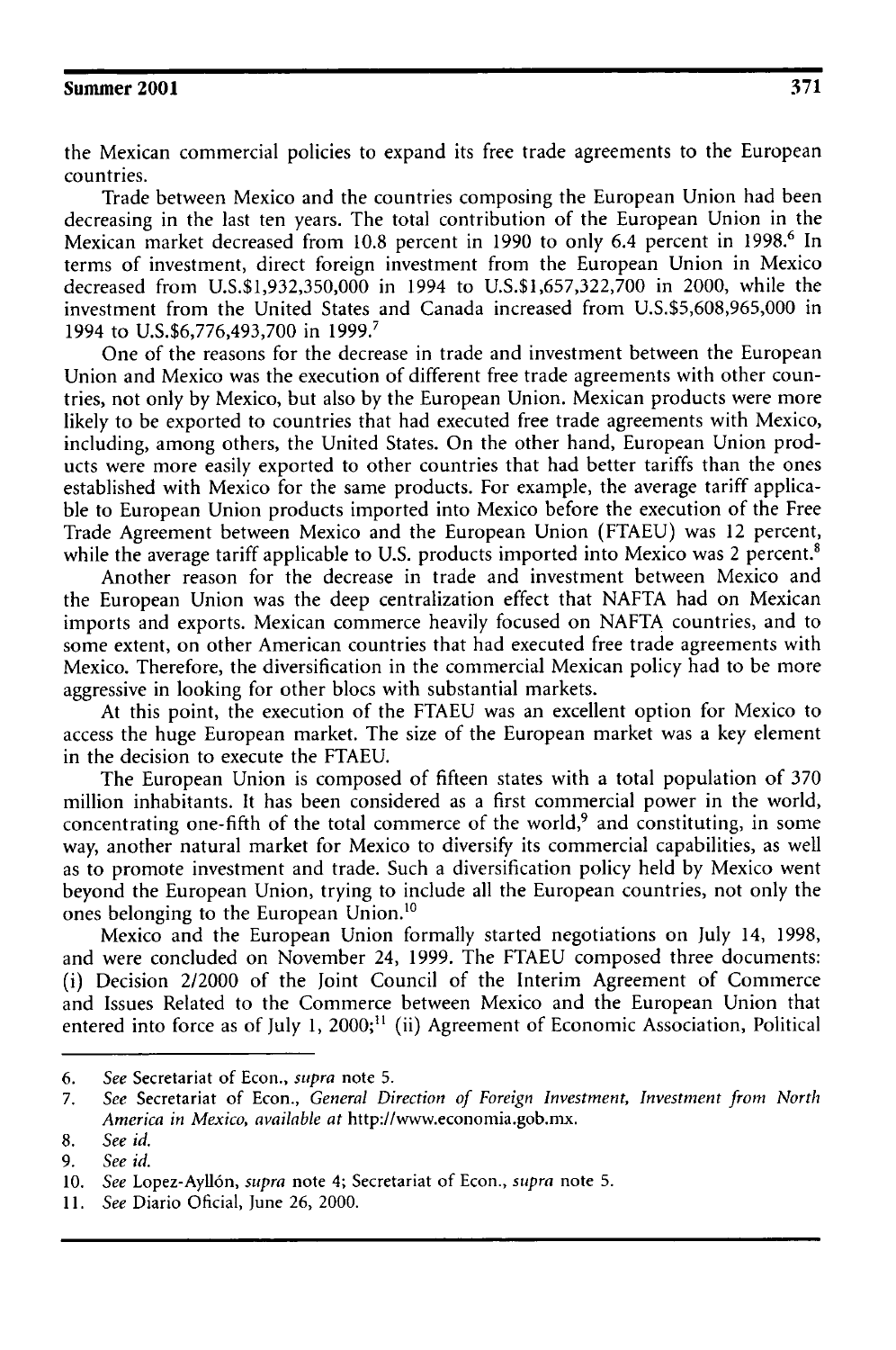Understanding and Cooperation between Mexico and the European Union, that entered into force as of October 1,  $2000$ ;<sup>12</sup> and (iii) Decision of the Joint Council of the Agreement of Economic Association, Political Understanding and Cooperation between Mexico and the European Union that entered into force on March 1, **2001.13**

## **II. Overview of the Content of the FTAEU**

The FTAEU, as mentioned before, is composed of three main documents. The first document is the Decision 2/2000 of the Joint Council of the Interim Agreement of Commerce and Issues Related to the Commerce between Mexico and the European Union, that basically regulates the trade of goods having eight chapters: (i) General Provisions; (ii) Free Trade of Goods; (iii) Government Purchases; (iv) Antitrust; (v) Intellectual Property; (vii) Dispute Settlement; and (viii) Specific Obligations of the Joint Committee regarding Commerce and Issues Related with Commerce.<sup>14</sup>

The second document is the Agreement of Economic Association, Political Understanding and Cooperation between Mexico and the European Union. This Agreement establishes broader terms related to the commercial and political relationship between the European Union and Mexico. Included are the following chapters: (i) Nature and Applicability; (ii) Political Dialogue; (iii) Commerce; (iv) Capital Transfer and Payments; (v) Public Acquisitions, Antitrust, Intellectual Property, and other Dispositions Related to Commerce; (vi) Cooperation; (vii) Institutional Framework; and (viii) Final Regulations. This Agreement provides broader agreements in different areas, including trade of goods, trade in services, and cooperation in different sectors (transportation, energy, mining, agriculture, tourism, among others). This Agreement also creates the Joint Council and its Joint Committee as non-permanent organisms to supervise the application of the FTAEU.'<sup>5</sup>

Finally, the third document is the Decision of the Joint Council of the Agreement of Economic Association, Political Understanding and Cooperation between Mexico and the European Union that entered into force on March 1, 2001. This Decision, which basically regulates the trade in services and issues related to them, is composed of the following chapters: (i) General Provisions; (ii) Trade in Services; (iii) Investment and Related Payments; (iv) Intellectual Property; (v) Dispute Resolutions; (vi) Specific Obligations of the Joint Committee Regarding Commerce and Issues Related with Commerce; and (vii) Final Dispositions. **<sup>16</sup>**

### **A.** TRADE OF GOODS

The objective of the FTAEU is to create a free trade area throughout a transitional period lasting a maximum of ten years beginning on July 1, 2000.17

- **15.** See Diario Oficial, Sept. 30, 2000.
- 16. See Diario Oficial, Feb. 28, 2001.

<sup>12.</sup> See Diario Oficial, Sept. 30, 2000.

<sup>13.</sup> See Diario Oficial, Feb. 28, 2001.

<sup>14.</sup> See Diario Oficial, June 26, 2000.

<sup>17.</sup> See Article 2 of the Decision 2/2000 of the Joint Council of the Interim Agreement of Commerce and Issues Related to the Commerce between Mexico and the European Union, Diario Oficial, June 26, 2000.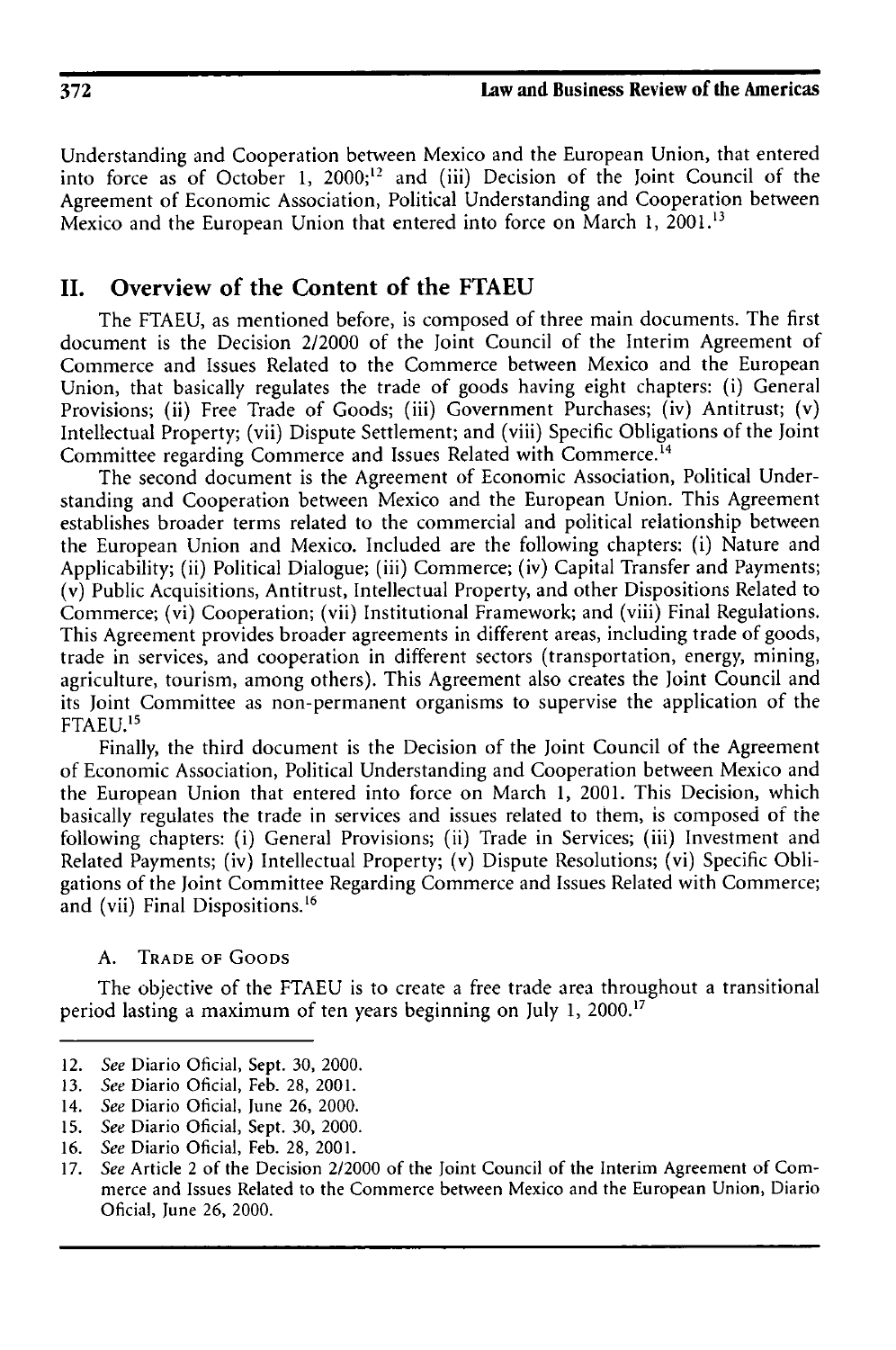The FTAEU, like NAFTA, contemplates a gradual reduction of the tariffs or customs duties until their complete elimination. Such reduction, as will be shown, is not symmetrical. Therefore, there are different commitments, in terms of time and extension, to reduce and/or eliminate customs duties.

The FTAEU covers all goods originating in the territory of the parties. The FTAEU classifies the goods in the following three different categories: (i) industrial products that include all type of goods, with the exception of agricultural and fisheries goods; (ii) fisheries goods; and (iii) agricultural goods.

Agricultural and fisheries goods are subject to specific regulations. In general terms, a gradual reduction of the customs duties for these goods exists until 2010. The agricultural and fisheries areas were among the most complex in the negotiations of the agreement due to the Agricultural Common Policy implemented by the European Union, which subsidizes European Union exportations, representing a threat to the Mexican agricultural sector.<sup>18</sup> Because the liberalization of the agricultural and fisheries goods was more limited than that of other kinds of goods, the parties agreed to take further measures to liberalize those sectors within the three years following the effective date of the agreement.<sup>19</sup>

Industrial products, which as we mentioned exclude agricultural and fisheries goods, are also subject to a gradual reduction of customs duties. Customs duties may be classified as (i) custom duties on exports and (ii) custom duties on imports. All customs duties on exports for products originating either in the European Union or Mexico were totally eliminated as of July 1, 2000.<sup>20</sup> The customs duties on imports originating either in the European Union or Mexico are going to be gradually eliminated as follows:

- (a) Customs duties on imports of products originating in Mexico (applicable to Mexican products) are regulated in Annex I of the FTAEU, establishing three main categories for the elimination: (i) Category A that includes customs duties that were completely eliminated on July 1, 2000; (ii) Category B that includes customs duties that shall be eliminated in four equal stages: the first one, taking place on July **1,** 2000, and the other three on January 1 of each successive year, so that these customs duties are completely eliminated by January 1, 2003; and (iii) other categories that include different customs duties to be eliminated no later than  $2010.<sup>21</sup>$
- (b) Customs duties on imports of products originating in the European Union (applicable to European Union products) are regulated in Annex II of the FTAEU, establishing five categories for the elimination: (i) Category A that contemplates the customs duties eliminated on July 1, 2000; (ii) Category B that includes customs duties that shall be eliminated in four equal stages: the first one, taking place in July 1, 2000, and the other three on January 1 of

<sup>18.</sup> See Unofficial Version of the Free Trade Agreement with the European Union, Secretariat of Econ., Nov. **29,** 1999, available at http://wvw.economia.gob.mx

<sup>19.</sup> See Article **10** of the Decision 2/2000 of the Joint Council of the Interim Agreement of Commerce and Issues Related to the Commerce between Mexico and the European Union, Diario Oficial, June 26, 2000.

<sup>20.</sup> *See id.* art. 3.

<sup>21.</sup> *See id.* art. 5.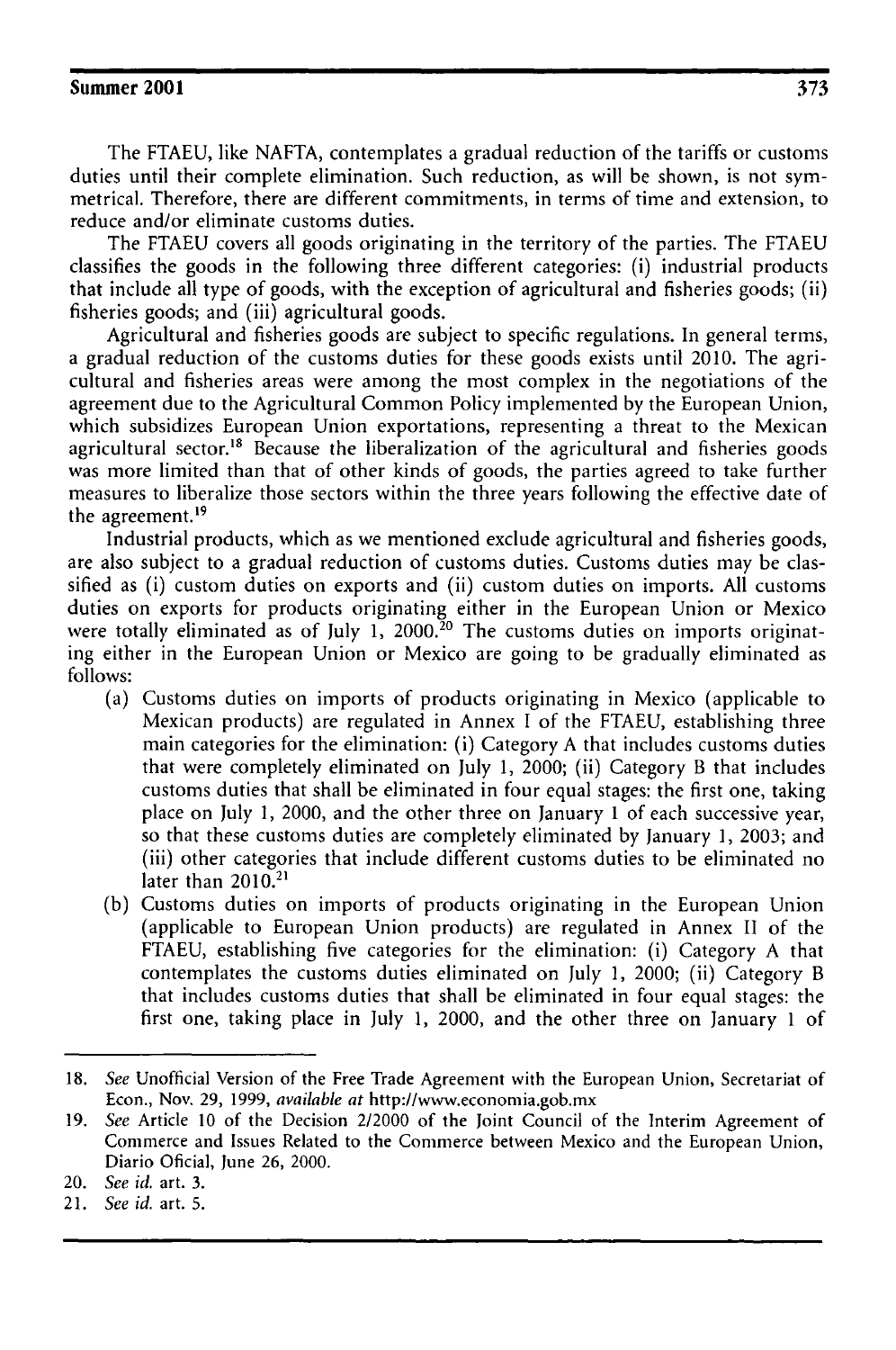each successive year, so that these customs duties are completely eliminated by January 1, 2003; (iii) Category B+ that includes customs duties that shall be gradually eliminated until January 1, 2005; (iv) Category C that includes customs duties to be gradually eliminated until **2007;** and (v) other categories that include different customs duties to be eliminated no later than  $2010<sup>22</sup>$ 

Therefore, the customs duties applicable to European Union or Mexican products depend upon the classification of each industrial product subject to importation. Annex I (Customs Duties on Imports Originating in Mexico) will be applicable to Mexican products exported to the European Union, while Annex II (Custom Duties on Imports Originating in the European Union) will be applicable to European Union products exported to Mexico. The liberalization schedules applicable to Mexican products (Annex I) are different than the liberalization schedules applicable to European Union products (Annex II). The great majority of the customs duties applicable to European Union products will be eliminated by Mexico by 2007, while the majority of the customs duties applicable to Mexican products will be eliminated by the European Union by 2003. Therefore, the liberalization schedules for the European Union products were stricter than the ones applicable to Mexican products. This situation represents a temporary market advantage for Mexican products.

In order to receive the benefits of the FTAEU, all products must originate either in the European Union or Mexico. An originating product is one that complies with the requirements of Annex III of the FTAEU, which means that: (i) the product must be considered to originate in the territory of either Mexico or the European Union (complying with the Rules of Origin); (ii) the acquisition of the originating status must be fulfilled without interruption either in Mexico or the European Union (Territorial Rule); and (iii) the products must be transported directly between Mexico and the European Union (Direct Transportation Rule).<sup>23</sup>

Thus, products enjoy the benefits of the FTAEU only when such products comply with all three rules (Rules of Origin, Territorial Rule, and the Direct Transportation **Rule**).

The Rules of Origin attribute the originating concept to two types of products: **(i)** the products that are wholly obtained either in Mexico or in the European Union and (ii) the products that are obtained either in Mexico or in the European Union that incorporate materials that have not been wholly obtained there, provided that such materials have undergone sufficient working or processing (transformation) either in Mexico or in the European Union as established in Appendix 2 of the FTAEU.<sup>24</sup> Appendix 2 contains a detailed description of each of the foreign materials and the transformation that such materials must undergo in order to be considered an originating product of Mexico or the European Union.

The Territorial Rule establishes that the originating status mentioned above in Appendix 2 must be constantly applied in the territory of the parties.<sup>25</sup> This rule ensures

<sup>22.</sup> *See id.* art. 6.

<sup>23.</sup> *See id.* art. 3.

<sup>24.</sup> *See* Article 2 of Annex III of the Decision 2/2000 of the Joint Council of the Interim Agreement of Commerce and Issues Related to the Commerce between Mexico and the European Union, Diario Oficial, June 26, 2000.

<sup>25.</sup> *See id.* art. 12.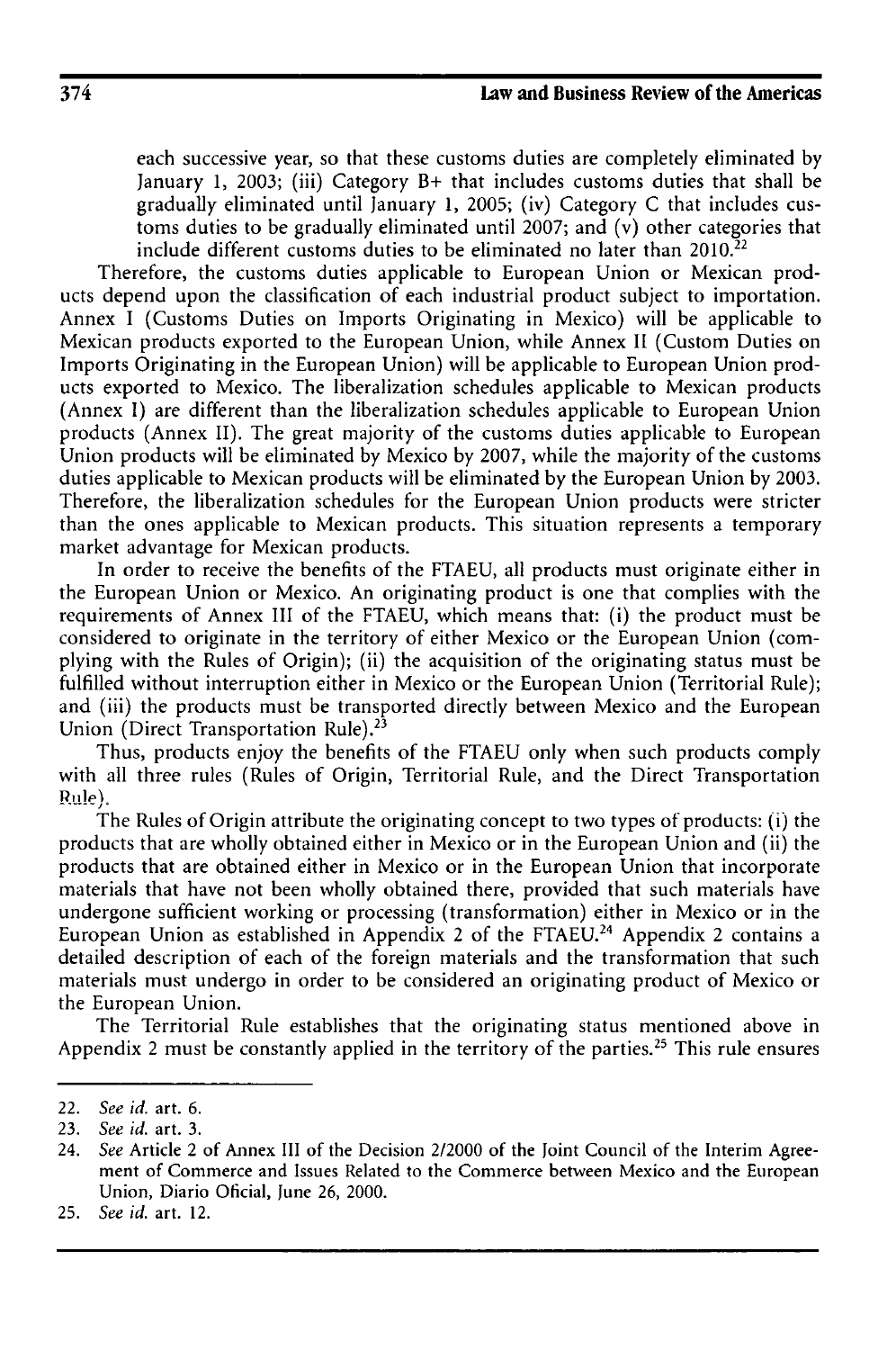that the transformation of foreign materials, to convert them into originating products, is done in the territory of the parties. Thus it is a rule to promote investment in the parties of the treaty. For example, if a Canadian company wants to elaborate a "Mexican product to the effects of the **FTAEU,"** containing some Canadian materials, such product must be elaborated in Mexico, not in Canada. Mexico will, in this case, receive the benefit of the Canadian foreign investment in Mexico to produce such products.

Finally, the Direct Transportation Rule states that the products must be directly transported between Mexico and the European Union. It does not mean that the products cannot transit through other countries on their way to the final destination. However, if this happens, the transit of the products through those countries must be temporary.<sup>26</sup> This rule tends to avoid alteration of the products, or in other words, it attempts to avoid products including any additional foreign materials not originating in the signatory countries of the **FTAEU** while such products are being transported out of those signatory countries.

The **FTAEU** contains other relevant provisions expected in any treaty of this kind such as non-tariff barriers, national treatment for tax and regulatory purposes, antidumping, safeguard clause, requirements clause, customs cooperation, and standard measures, among others. The national treatment and the safeguard clauses are especially important in the **FTAEU** because of the potential impact they may have in the future.

The national treatment clause for tax and regulatory purposes provides that "the imported products of the territory of any party of the treaty shall have accorded treatment no less favorable than that accorded to like domestic products in respect of all laws, regulations and requirements affecting their internal sale, offering for sale, purchase, transportation, distribution or use."<sup>27</sup> This clause avoids any possible protection to domestic products against the imported products. This national treatment clause has become an essential part of any free trade agreement consistent with **GATT.28**

National Treatment on International Taxation and Regulation, May **1952, GATT B.I.S.D.** (Vol. **I),** at **18, 19 (1952);** *see also* North American Free Trade Agreement, Dec. **17, 1992,** art. **301, 32** I.L.M. **605 (1993).**

**<sup>26.</sup>** *See id.* art. **13.**

**<sup>27.</sup>** Article **26** of the Decision 2/2000 of the Joint Council of the Interim Agreement of Commerce and Issues Related to the Commerce between Mexico and the European Union, Diario Oficial, June **26,** 2000.

**<sup>28.</sup>** Article **III** of **GATT** establishes that:

**<sup>1.</sup>** The contracting parties recognize that internal taxes and other internal charges, and laws, regulations and requirements affecting the internal sale, offering for sale, purchase, transportation, distribution or use of products, and internal quantitative regulations requiring the mixture, processing or use of products in specified amounts or proportions, should not be applied to imported or domestic products so as to afford protection to domestic production;

<sup>2.</sup> The products of the territory of any contracting party imported into the territory of any other contracting party shall not be subject, directly or indirectly, to internal taxes or other internal charges of any kind in excess of those applied, directly or indirectly, to like domestic products. Moreover, no contracting party shall otherwise apply internal taxes or other internal charges to imported or domestic products in a manner contrary to the principles set forth in paragraph **1'"**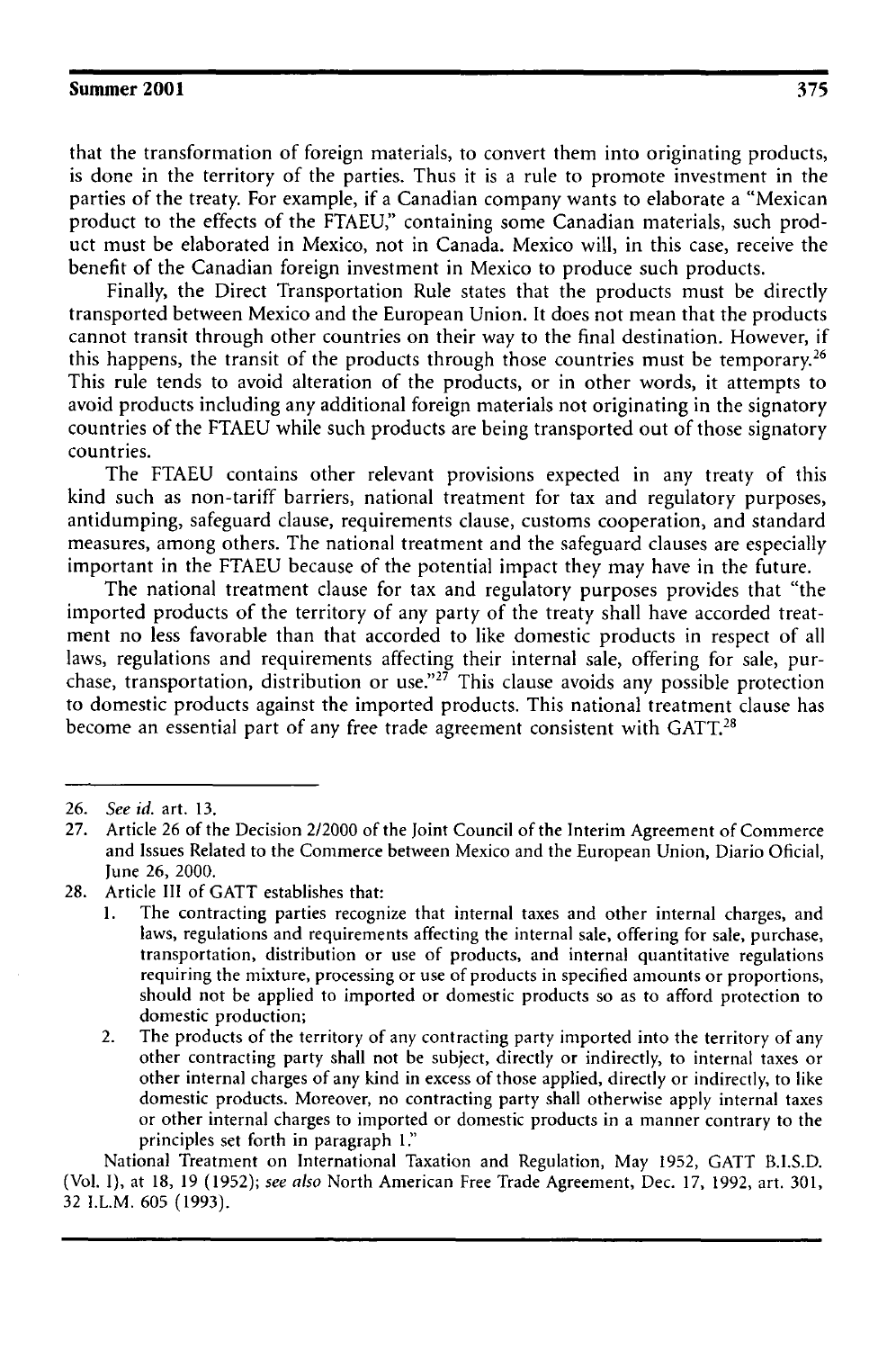The safeguard clause contemplates a mechanism to regulate the excessive importation of products that threaten or actually cause serious injury to the domestic industry. The safeguard clause is basically applicable when a product of one of the parties is being imported into the territory of the other party in such increased quantities and under such conditions as to cause, or threaten to cause: (i) serious injury to a similar domestic industry or directly competitive products in the territory of the importing party or (ii) serious disturbances in any sector of the economy or difficulties which could bring about serious deterioration in the economic situation of a region of the importing party. In such case, the importing party may take appropriate measures under the conditions and in accordance with the procedures laid down in the treaty. Therefore, in such extreme situations, the affecting party, Mexico or the European Union, may take safeguard measures, which may consist of the suspension of reductions of any applicable rate of custom duties in the affected area. The safeguard clause must comply with the following conditions to be valid: (i) it shall be temporary (from one to three years) and (ii) the party that applies the clause shall compensate the other party with a substantially equivalent liberalization in another sector.<sup>29</sup> The safeguard clause is a safe harbor for the countries to make exceptions to the schedule of liberalization of custom duties, however, it is not absolute, or permanent.

#### B. TRADE **IN** SERVICES

The Decision of the Joint Council regulating services entered into force on March 1, **2001.30** The objective of the Decision is to reach the necessary agreements with respect to: (i) the progressive and reciprocal liberalization of trade in services; (ii) the progressive liberalization of investment and related payments; (iii) ensuring an adequate and effective protection of intellectual property rights in accordance with the highest international standards; and (iv) establishing a dispute settlement mechanism.<sup>31</sup> The objectives of the Decision are consistent with the interest of the developed countries, which usually export services; thus the decision is intended not only to liberalize the trade in services but also to protect related issues, such as intellectual property rights.

According to the Decision, services are not going to be immediately liberalized. The Decision states that the parties shall not adopt any further discriminatory measures that may affect the services; therefore, the domestic regulation of services must be at least maintained. The Decision establishes as a general rule for services that the parties shall adopt a future decision providing the terms and schedule of the liberalization process, but no later than three years following the Decision's entry into force. Furthermore,

<sup>29.</sup> See Article 15 of the Decision 2/2000 of the Joint Council of the Interim Agreement of Commerce and Issues Related to the Commerce between Mexico and the European Union, Diario Oficial, June 26, 2000.

<sup>30.</sup> See Diario Oficial, Feb. 28, 2001.

<sup>31.</sup> See Article 1 of the Decision of the Joint Council of the Agreement of Economic Association, Political Understanding and Cooperation between Mexico and the European Union, Diario Oficial, June 26, 2000.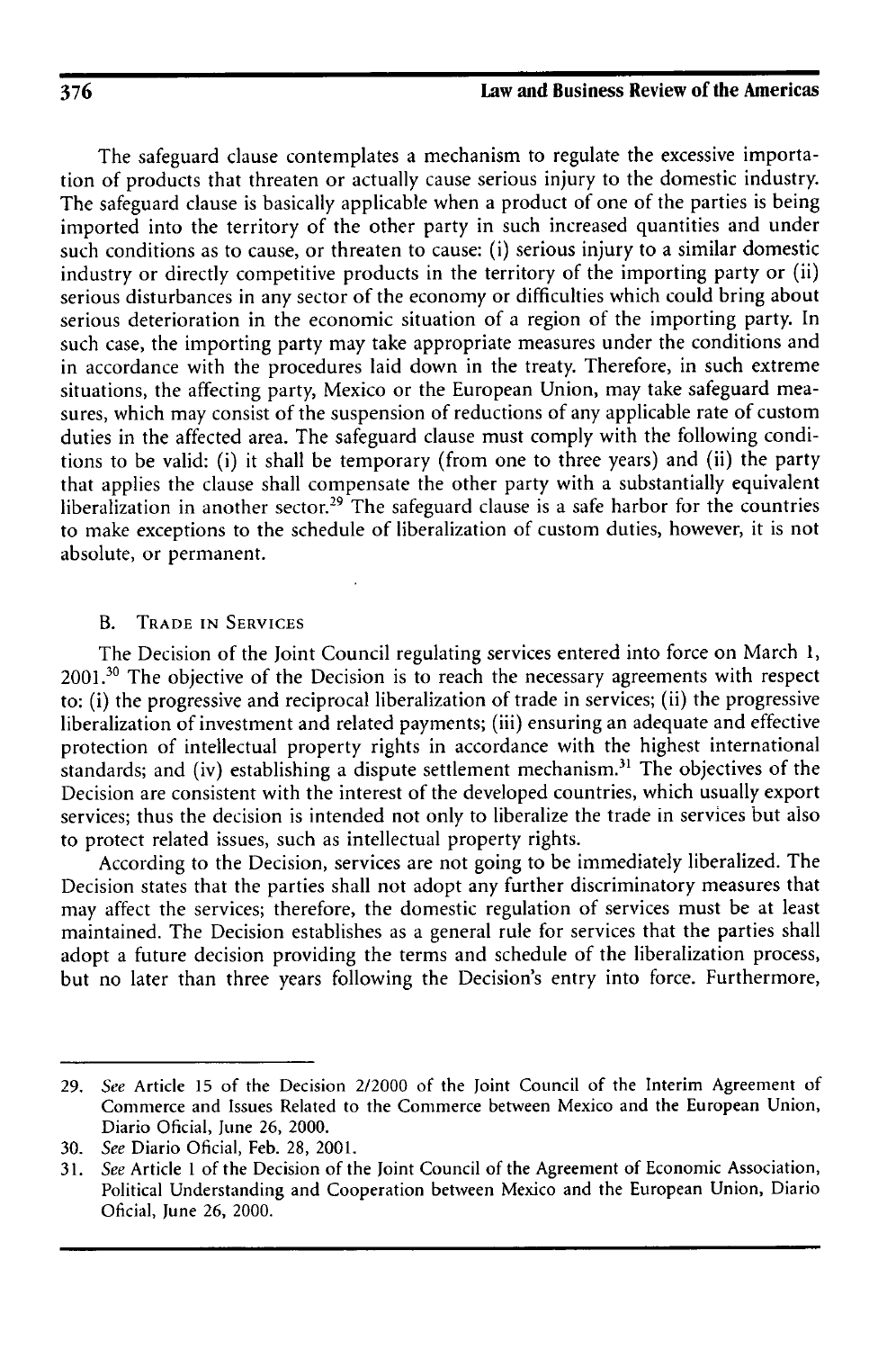the liberalization process shall take place in no more than ten years from the date the Decision enters into force.<sup>32</sup>

The Decision includes all types of services with the exception of: (i) audiovisual services; (ii) air services, including domestic and international air transportation services, whether scheduled or non-scheduled, and related services in support of air services, other than: (a) aircraft repair and maintenance services during which an aircraft is withdrawn from service, (b) the selling and marketing of air transportation services, and (c) computer reservation system services; and (iii) maritime sabotage. <sup>33</sup>

The Decision also contains specific regulations for maritime transportation<sup>34</sup> and financial services.<sup>35</sup> It is important to mention that financial services are practically liberalized at the moment the Decision enters into force. This liberalization was consistent with the one previously adopted by Mexico, when on January 19, 1999, the Mexican Congress approved modifications to the Foreign Investment Law in order to fully liberalize banking services.

Finally, the Decision also contemplates the Most Favored Nation Treatment Clause<sup>36</sup> and National Treatment Clause.<sup>37</sup> These clauses were also adopted in consistency with Articles II and XVII of the General Agreement on Trade in Services (GATS).

## **III. Features of the FTAEU-Understanding the Differences**

For several reasons that are discussed below, the **FTAEU** is the most important free trade agreement that Mexico has executed after **NAFTA.** First, the European Union represents a huge market and also a great source of foreign investment for Mexico. It is

**<sup>32.</sup>** See Article **7** of the Decision of the Joint Council of the Agreement of Economic Association, Political Understanding and Cooperation between Mexico and the European Union, Diario Oficial, June **26,** 2000.

<sup>33.</sup> Article 2 of the Decision of the Joint Council of the Agreement of Economic Association, Political Understanding and Cooperation between Mexico and the European Union, Diario Oficial, June 26, 2000.

<sup>34.</sup> See Article 10 of the Decision of the Joint Council of the Agreement of Economic Association, Political Understanding and Cooperation between Mexico and the European Union, Diario Oficial, June 26, 2000.

<sup>35.</sup> See Articles 11 and 12 of the Decision of the Joint Council of the Agreement of Economic Association, Political Understanding and Cooperation between Mexico and the European Union, Diario Oficial, June 26, 2000.

<sup>36.</sup> The Most Favored Nation Treatment Clause establishes that, subject to few exceptions, treatment accorded to services suppliers of the other party shall be no less favorable than that accorded to like services suppliers of any third country. See Article 5 of the Decision of the Joint Council of the Agreement of Economic Association, Political Understanding and Cooperation between Mexico and the European Union, Diario Oficial, June 26, 2000.

<sup>37.</sup> The National Treatment Clause states that each party shall grant to the services and service suppliers of the other party, in respect of all measures affecting the supply of services, treatment no less favorable than that it accords to its own like services and suppliers. See Article 6 of the Decision of the Joint Council of the Agreement of Economic Association, Political Understanding and Cooperation between Mexico and the European Union, Diario Oficial, June 26, 2000.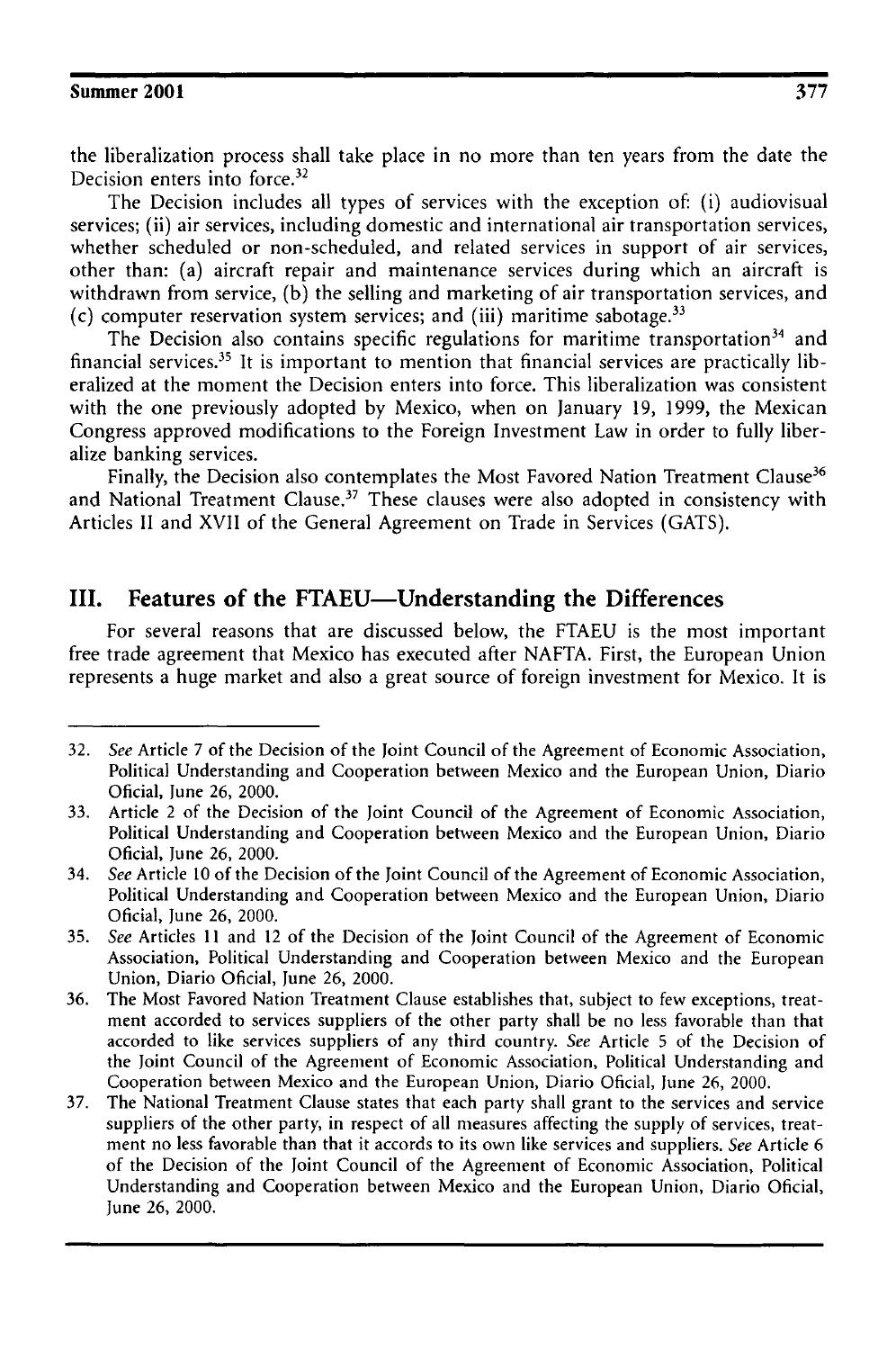clear that the execution of the FTAEU will benefit products manufactured in Mexico to be exported to Europe, but it will also be a source of foreign investment for Mexico because many European companies will establish subsidiaries in Mexico to export products to North, Central, and South American countries with which Mexico has executed free trade agreements. Second, the FTAEU assures diversification for Mexican exports, amplifying the potential of Mexican products and services, which had been heavily absorbed by the North American market. Third, the agreement recognizes the differences in development between the two parties, having asymmetrical liberalization of custom duties; therefore, the execution of the agreement provides a relative and temporary advantage for some Mexican products. As I mentioned before, the customs duties applied by the European Union to Mexican products will be almost fully eliminated in 2003, while the schedule of elimination of Mexican customs duties to European Union products will be almost fully eliminated in 2007.

## **IV. What Does the FTAEU Mean for Mexico?**

The FTAEU expressly implies new opportunities for NAFTA countries, as well as other countries with which Mexico has executed free trade agreements. Specifically in the short term, the **FTAEU** opens the door for United States and Canadian companies to export to the European Union products manufactured in Mexico without paying custom duties, or paying very low custom duties, depending upon each product. In such cases, the products will have to comply with the rules of origin to be considered Mexican products. That requirement assures that United States and Canadian companies will have to invest in Mexico to manufacture such products, which will result in massive employment opportunities for Mexico with all the derivative benefits associated with the investment in the country. On the other hand, European Union companies will have the same incentive to produce in Mexico in order to access the United States, Canada, and other countries with which Mexico has free trade agreements. The FTAEU will significantly increase the investment coming from the European Union countries in Mexico in comparison with the investment coming from the United States and Canada. The reason is a simple one: there is already more foreign investment in Mexico from the United States and Canada than from the European Union. From 1994 to 2000, United States and Canadian investment in Mexico represented 64.7 percent of the total direct foreign investment in the country, while during the same time the European Union investment in Mexico represented only 21.3 percent of the total direct foreign investment. The FTAEU will be an instrument to promote European Union investment in Mexico.

Mexico, which has acceptable economic, political, and social stability in Latin America, is becoming a country of investment, not only domestic but also international. The free trade agreements Mexico has executed and those that it is planning to execute<sup>38</sup>

<sup>38.</sup> In an article written by Jason Gutierrez in the *International Trade Reporter,* he mentioned that: "Singapore and Mexico expect to conclude a free-trade agreement before year's end, the two countries say... Singapore and Mexico have conducted four rounds of talks since last July and have signed a declaration of intent.. .Mexico would also aid Singapore traders to enter both the North American markets as well as to those in Latin America:" Jason Gutierrez,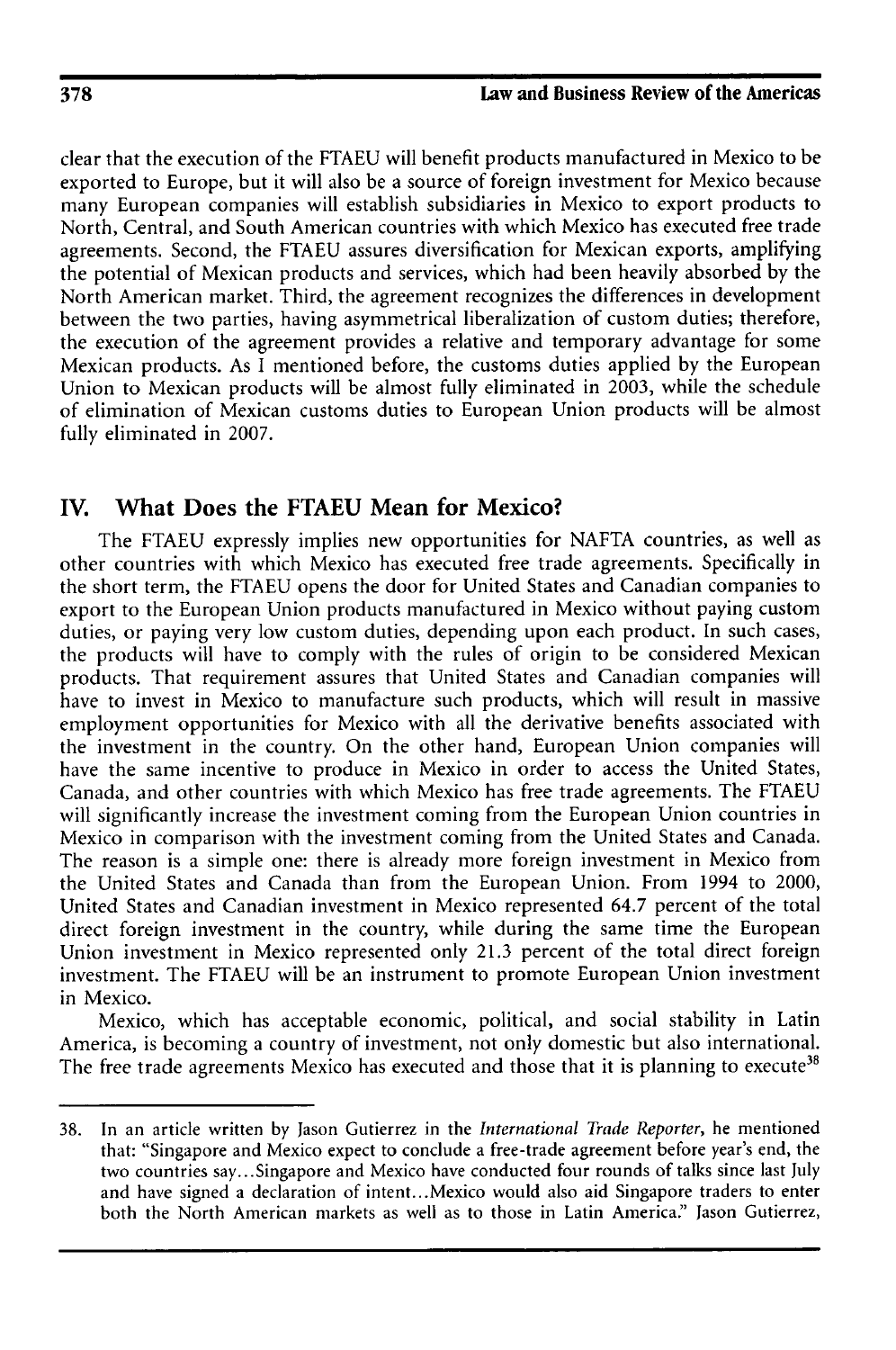will attract foreign investment that will benefit not only Mexico, but also companies located in any country that is or will be a commercial partner of Mexico. The aggressive approach of the Mexican foreign commercial policy will continue to increase foreign investment and trade.

## **V. Future of the FTAEU and NAFTA. What is Next?**

The execution of the FTAEU will liberalize commerce between Mexico and the European countries. The FTAEU will also promote foreign investment in Mexico from its commercial partners who will be willing to invest in Mexico in order to take advantage of the FTAEU and NAFTA. The future and success of the FTAEU will, to some extent, depend on the future and development of NAFTA and the integration of the Americas. But what is the future of NAFTA?

**NAFTA** was a revolutionary free trade agreement marking a new era for multilateral free trade agreements in America, as well as for free trade agreements between North American and Latin American countries. NAFTA was also the first free trade agreement in America putting together countries with very different cultural, political, and economic backgrounds. Generally speaking, NAFTA has been successful in achieving a free trade zone among the otherwise "distant neighbors:' but has never pretended to create an economic and political integration beyond that free trade area.

In general terms, the degree of economic integration has been measured, from lowest to highest, as (i) free trade zones, (ii) customs unions, (iii) common markets, (iv) economic unions, and (v) federalized states with total economic integration. In a free trade zone, the parties eliminate internal barriers to trade but retain separate tariffs structures vis-A-vis outsiders. A customs union is a free trade zone with common external tariffs on goods imported from outsiders. A common market is a customs union without restrictions on the internal movement of the factors of production. An economic union is a common market plus the harmonization of different macroeconomic policies of all the members. Finally, federalized states imply a total economic integration as a federal state with uniform social and political policies.<sup>39</sup>

Accordingly, NAFTA is a free trade zone in the first step of economic integration; whereas, MERCOSUR was formally created to be a common market, and the European Union is more an economic union according to the above concepts. Beyond any conceptualization, it is true that NAFTA has not pretended to have the integration that other blocs in the world are having, such as the European Union and to a lesser scale MERCOSUR.

NAFTA countries have shown more interest in extending the free trade zone in America through the Free Trade Area of the Americas (FTAA), instead of making a deeper integration of the current NAFTA area as a customs union or other further integration before extending it to America.

*Singapore and Mexico Expect FTA Agreement By Year's End,* 18 Int'l Trade Rep. (BNA) 509 (Mar. 29, 2001).

<sup>39.</sup> David Lopez, *Dispute Resolution Under MERCOSUR from 1991 to 1996: Implications for the Formation of a Free Trade Area of the Americas,* 3 NAFTA: L. & Bus. REV. Am. 3, **7** (1997).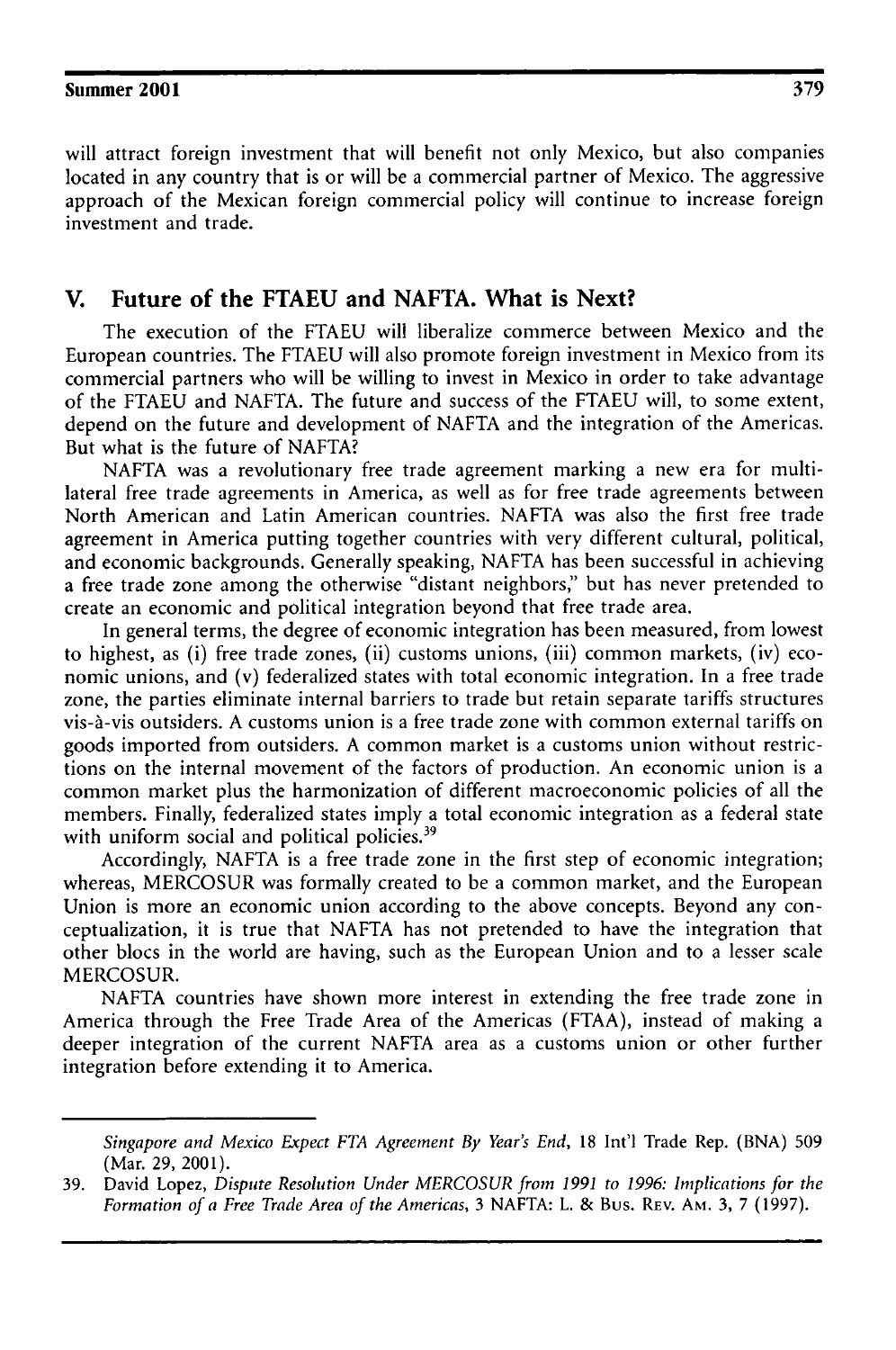The FTAA has had three summits, the first in Miami in 1994, the second in Santiago in 1998, and the third one was held in April 2001 in Quebec.<sup>40</sup> The participant countries<sup>41</sup> have the ambitious target to make the FTAA a reality by 2005.<sup>42</sup> The feasibility in complying with such an objective in such a short term is difficult to assert. There are many obstacles to overcome in order to reach the objective: (i) feasibility of the United States executive branch to obtain the fast track to negotiate the integration, the lack of that fast track in the last administration of Bill Clinton prevented the negotiations with Chile as the next candidate to join NAFTA; (ii) labor and environmental issues are heavily important for North American countries and they may conflict with many Latin American countries' regulations, policies, and practices;<sup>43</sup> and (iii) integration of MERCOSUR as a common market into the FTAA. <sup>44</sup>

The United States has played an important role in the creation of the FTAA. The leadership of the United States has been, and is still, essential for the success of the FTAA. After NAFTA, the United States has supported the FTAA as the next step in its international free trade policy, though there are some opinions that have questioned such policy.<sup>45</sup>

If the above tendency continues, it is probable that after a few years we will see a FTAA covering all of the Americas. If that happens, the next step should be to create a customs union, perhaps a common market or an economic union in America. The current tendency of the FTAA apparently discourages any intention to currently convert

<sup>40.</sup> *See* SICE, the Free Trade Area of the Americas Process, at http://www.sice.oas.org/ftaa-e.asp.

<sup>41.</sup> The countries participating in the FTAA are Antigua and Barbuda, Argentina, Bahamas, Barbados, Belize, Bolivia, Brazil, Canada, Chile, Colombia, Costa Rica, Dominica, Dominican Republic, Ecuador, El Salvador, Grenada, Guatemala, Guyana, Haiti, Honduras, Jamaica, Mexico, Nicaragua, Panama, Paraguay, Peru, Saint Kitts and Nevis, Saint Lucia, San Vincent and the Grenadines, Suriname, Trinidad and Tobago, the United States, Uruguay, and Venezuela. *See id.*

<sup>42.</sup> *See id.*

<sup>43.</sup> *See North American Agreement on Environmental Cooperation,* Sept. 13, 1993, Hein's No. KAV 3722; *Id.* arts. 14, 15; *North American Agreement on Labor Cooperation,* Sept. 13, 1993, Hein's No. KAV 3733.

<sup>44.</sup> The problem of integrating a common market or customs union was evidenced with the membership of Chile with MERCOSUR. Chile did not become a full member of MERCO-SUR, among other factors, because its external tariffs averaged 11 percent compared with the MERCOSUR-wide average of 14 percent. Jorge M. Guira, *MERCOSUR as an Instrument for Development,* 3 NAFTA: L. & Bus. REV. **AM.** 53, 54 (1997). In other words, as the Canadian Trade Minister Art Eggleton has suggested, "these two agreements (referring to NAFTA and MERCOSUR) have fundamentally different objectives and could not be merged without one or the other dispensing with its core objectives." David **A.** Gantz, *The United States and the Expansion of* Western *Hemisphere Free Trade: Participant or Observer?* 14 ARIz. J. **INT'L** & CoMP. L. 381, 404 (1997).

<sup>45.</sup> There are some opinions that support the idea that the United States should look to the west and pursue a free trade agreement with Japan, not with Latin America, basically arguing economic and political reasons. *See* James Michael Lawrence II, *Japan Trade Relations and Ideal Free Trade Partners: Why the United States Should Pursue Its Next Free Trade Agreement With Japan, Not Latin America,* 20 MD. J. **INT'L** L. & TRADE 61 (1996).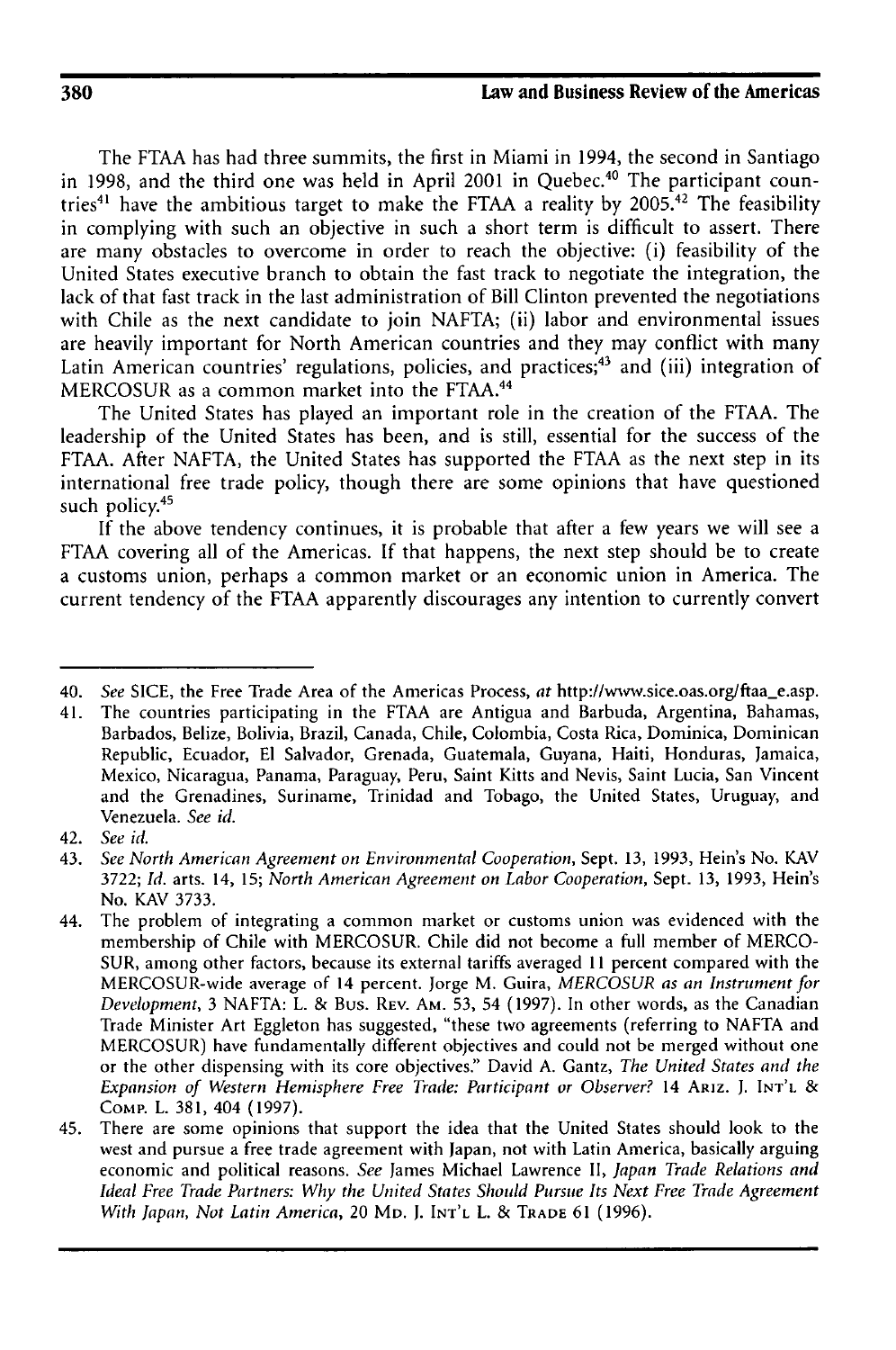**NAFTA** into a customs union or common market before such free trade area in America is created.<sup>46</sup>

It is important to mention that the political support of all the participant countries, especially the North American ones, will be of the essence in order to achieve the dream of having a FTAA in the near future and a custom union or common market of the Americas in the long term.

The FTAA may also, in the long term, interact with the FTAEU. In case the FTAA becomes a reality, the FTAEU may be the commercial link between America and Europe, converting Mexico into a bridge of investments and trade between both continents. Obviously, there are many factors that may change that scenario, including for example, the execution of free trade agreements between other American countries with Europe; however, we must consider that any free trade agreement has a gradual development in terms of liberalization of trade barriers. Therefore, the FTAEU will have a great advantage over such potential free trade agreements because the FTAEU started its liberalization process on July 1, 2000.

## **VI. Final Remarks**

The commercial liberalization process in the international arena is unavoidable. Globalization is a reality and America has to be part of the process. NAFTA was essential for the execution of other commercial agreements in America. Retrospectively, Mexico started its economic modernization process in 1982, and NAFTA was the culmination of the slow economic, social, and political transformation that Mexico had over twelve years. However, the process is not over. As a matter of fact, after NAFTA, the transformation process of Mexico entered into a fast track. The free market approach was more deeply followed by the executive branch promoting the execution of eight free trade agreements in America and Europe. It has contemplated the execution of others as well. $47$ 

The FTAEU has been for Mexico the most important free trade agreement executed after NAFTA, not only because the European Union is the second commercial partner of Mexico 48 but also because of its impact with NAFTA. The FTAEU creates many business

<sup>46.</sup> The complexity of converting NAFTA into a customs union without incorporating more countries is not discussed in this article. However, there would be many problems to overcome: (i) the harmonization of the external tariffs among the United States, Canada, and Mexico may be a problem taking into consideration the different external tariff rates of those countries, including the differences created by the free trade agreements executed by them with other countries; (ii) the harmonization and liberalization of highly sensitive areas of public policy that would be essential for the integration, such as immigration, labor, and environmental issues; and (iii) the continuation of the isolation policy of the United States' future execution of free trade agreements and non-discriminatory commercial policies of the other partners, including Canada and Mexico, in the international arena.

<sup>47.</sup> *See supra* notes 5 and 10. Mexico has also contemplated having negotiations with Japan in regards with a possible bilateral free trade agreement. Gary G. Yerkey, *Mexico, Japan Agree to Launch Talks on Investment Accord, Consider Trade Pact,* 16 Int'l Trade Rep. (BNA) 1471 (Sept. 15, 1999).

<sup>48.</sup> *See* Secretariat of Econ., *supra* note **5.**